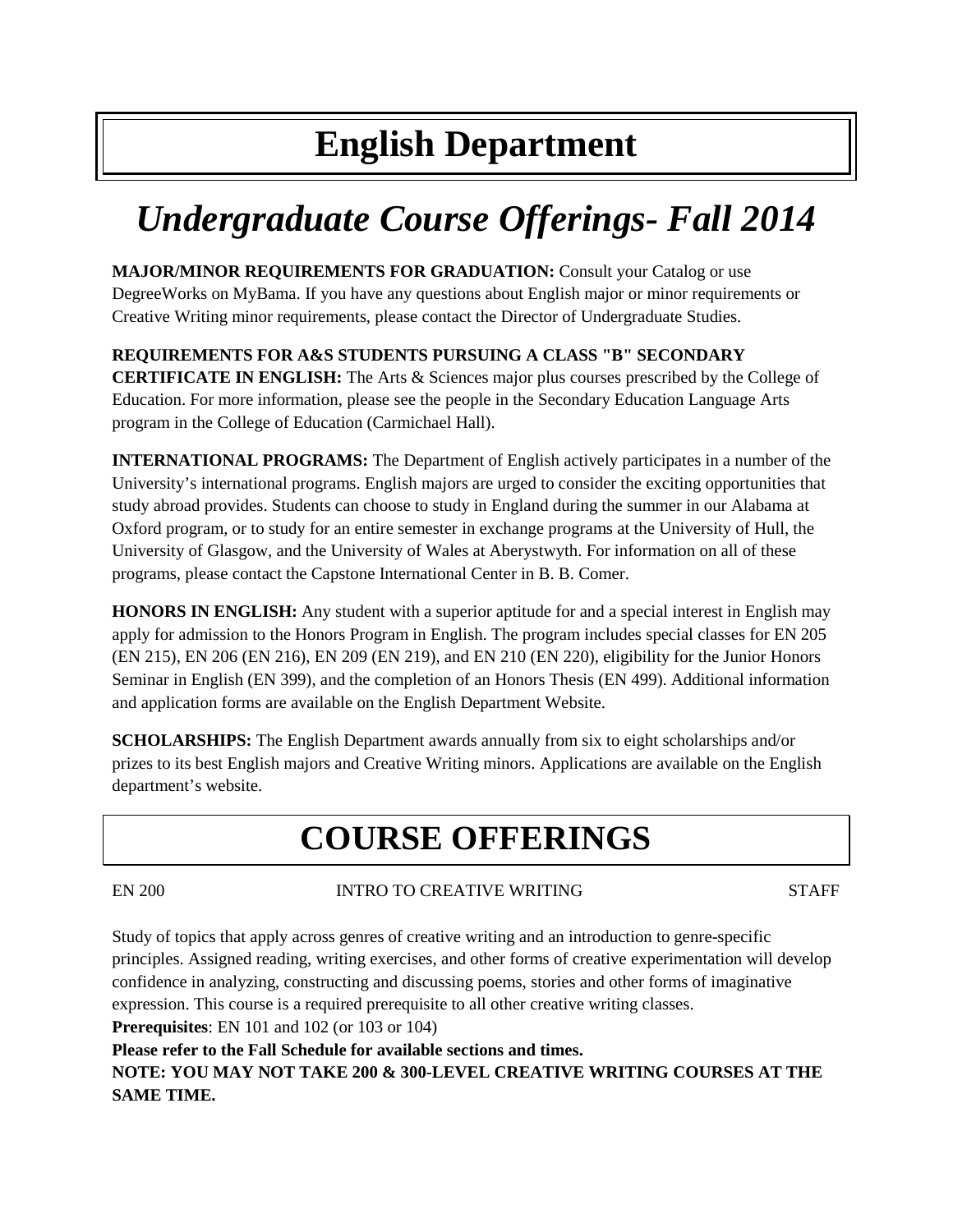| <b>EN 205</b>                        | <b>ENGLISH LIT I</b>                                                                                                                                                                                                                                                   | <b>STAFF</b> |
|--------------------------------------|------------------------------------------------------------------------------------------------------------------------------------------------------------------------------------------------------------------------------------------------------------------------|--------------|
| Chaucer, Shakespeare, and Milton.    | A survey of English literature from the Anglo-Saxon period to 1800, including, for example, work by<br>Prerequisites: EN 101 and 102 (or 103 or 104)<br>Please refer to the Fall Schedule for available sections and times.                                            |              |
| <b>EN 206</b>                        | <b>ENGLISH LIT II</b>                                                                                                                                                                                                                                                  | <b>STAFF</b> |
| Coleridge, Dickens, Eliot and Yeats. | A survey of English literature from 1800 to the present, including, for example, work by Wordsworth,<br>Prerequisites: EN 101 and 102 (or 103 or 104)<br>Please refer to the Fall Schedule for available sections and times.                                           |              |
| <b>EN 207</b>                        | <b>WORLD LIT I</b>                                                                                                                                                                                                                                                     | <b>STAFF</b> |
|                                      | Survey of World Literature from the Classical Period to the Renaissance.<br>Prerequisites: EN 101 and 102 (or 103 or 104)<br>Please refer to the Fall Schedule for available sections and times.                                                                       |              |
| <b>EN 208</b>                        | WORLD LIT II                                                                                                                                                                                                                                                           | <b>STAFF</b> |
|                                      | Survey of World Literature from the Enlightenment to the Modern Period.<br>Prerequisites: EN 101 and 102 (or 103 or 104)<br>Please refer to the Fall Schedule for available sections and times.                                                                        |              |
| <b>EN 209</b>                        | <b>AMERICAN LIT I</b>                                                                                                                                                                                                                                                  | <b>STAFF</b> |
| Emerson, Melville, and Whitman.      | Survey of American literature from its beginnings to 1865, including, for example, work by Poe, Thoreau,<br>Prerequisites: EN 101 and 102 (or 103 or 104)<br>Please refer to the Fall Schedule for available sections and times.                                       |              |
| <b>EN 210</b>                        | <b>AMERICAN LIT II</b>                                                                                                                                                                                                                                                 | <b>STAFF</b> |
|                                      | Survey of American literature from 1865 to the present, including, for example, work by Twain,<br>Dickinson, Hemingway, Faulkner and Morrison.<br>Prerequisites: EN 101 and 102 (or 103 or 104)<br>Please refer to the Fall Schedule for available sections and times. |              |
| <b>EN 215</b>                        | HONORS ENGLISH LIT I                                                                                                                                                                                                                                                   | <b>STAFF</b> |
| Honors section of EN 205.            | <b>Prerequisite(s):</b> EN 101 and EN 102; or EN 103 or EN 104; or EN 120 and EN 121.<br>Please refer to the Fall Schedule for available sections and times.                                                                                                           |              |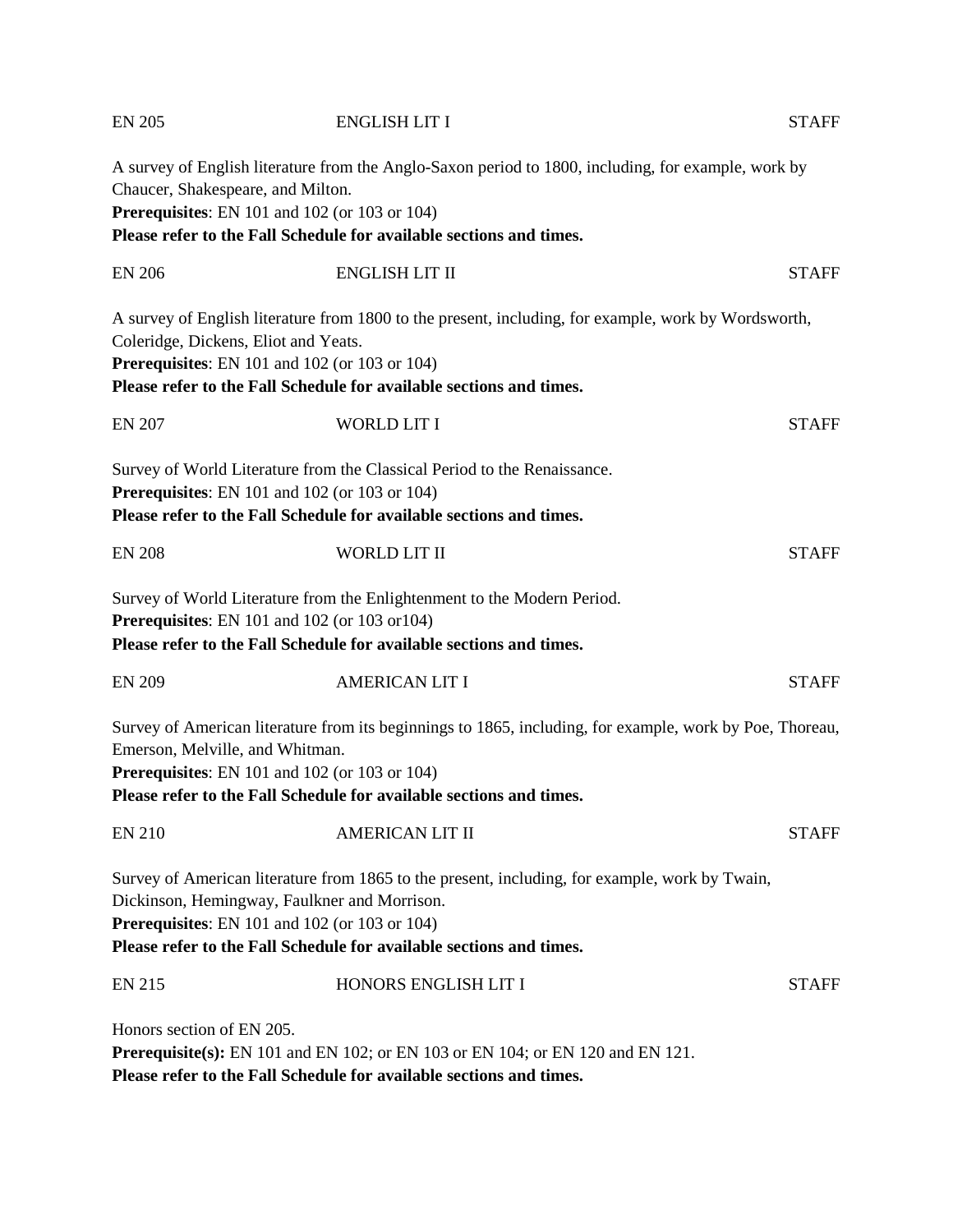EN 219 HONORS AMERICAN LIT I STAFF

Honors section of EN 209. **Prerequisite(s):** EN 101 and EN 102; or EN 103 or EN 104; or EN 120 and EN 121. **Please refer to the Fall Schedule for available sections and times.**

| This course is designed as an introductory survey of texts and discourses within the African American<br>literary tradition. As we explore critical works within this tradition, from slavery through the<br>contemporary period, we will frame our close textual readings and literary analyses within the context of<br>critical movements in social, cultural, and literary history. | <b>EN 249</b> | <b>AFRICAN-AMERICAN LIT</b> | <b>STAFF</b> |
|-----------------------------------------------------------------------------------------------------------------------------------------------------------------------------------------------------------------------------------------------------------------------------------------------------------------------------------------------------------------------------------------|---------------|-----------------------------|--------------|
|                                                                                                                                                                                                                                                                                                                                                                                         |               |                             |              |
|                                                                                                                                                                                                                                                                                                                                                                                         |               |                             |              |
|                                                                                                                                                                                                                                                                                                                                                                                         |               |                             |              |
|                                                                                                                                                                                                                                                                                                                                                                                         |               |                             |              |
| <b>Prerequisites:</b> EN $101$ and $102$ (or $103$ or $104$ )                                                                                                                                                                                                                                                                                                                           |               |                             |              |

EN 300-001 INTRO TO ENGLISH STUDIES TR 12:30-1:45pm Cardon

An introduction for English majors to the methods employed in the discipline of English. Students will be exposed to the fundamental issues of critical reading, interpretation, and writing, especially to the use of critical methods in the study of primary texts. Readings will include a selection of texts in the traditional categories of poetry, drama, and prose, as well as the genre of the critical essay. There may also be investigations into other genres and media.

| EN 301-001 | PROSE TOUR | TR 9:30-10:45 | Cardon |
|------------|------------|---------------|--------|
|            |            |               |        |

Close study of the basic principles for composing creative prose. Reading and assigned writing experiments in a broad range of prose strategies. Required of all creative writing minors. **Prerequisite**: EN 200 (This prerequisite is never waived).

| EN 301-002 | PROSE TOUR | TR 12:30-1:45 | Wells |
|------------|------------|---------------|-------|
|            |            |               |       |

Close study of the basic principles for composing creative prose. Reading and assigned writing experiments in a broad range of prose strategies. Required of all creative writing minors. **Prerequisite**: EN 200 (This prerequisite is never waived).

| EN 301-003 | PROSE TOUR | TR 2:00-3:15 | <b>STAFF</b> |
|------------|------------|--------------|--------------|
|            |            |              |              |

Close study of the basic principles for composing creative prose. Reading and assigned writing experiments in a broad range of prose strategies. Required of all creative writing minors. **Prerequisite**: EN 200 (This prerequisite is never waived).

EN 301-004 PROSE TOUR MW 3:00-4:15pm STAFF

Close study of the basic principles for composing creative prose. Reading and assigned writing experiments in a broad range of prose strategies. Required of all creative writing minors. **Prerequisite**: EN 200 (This prerequisite is never waived).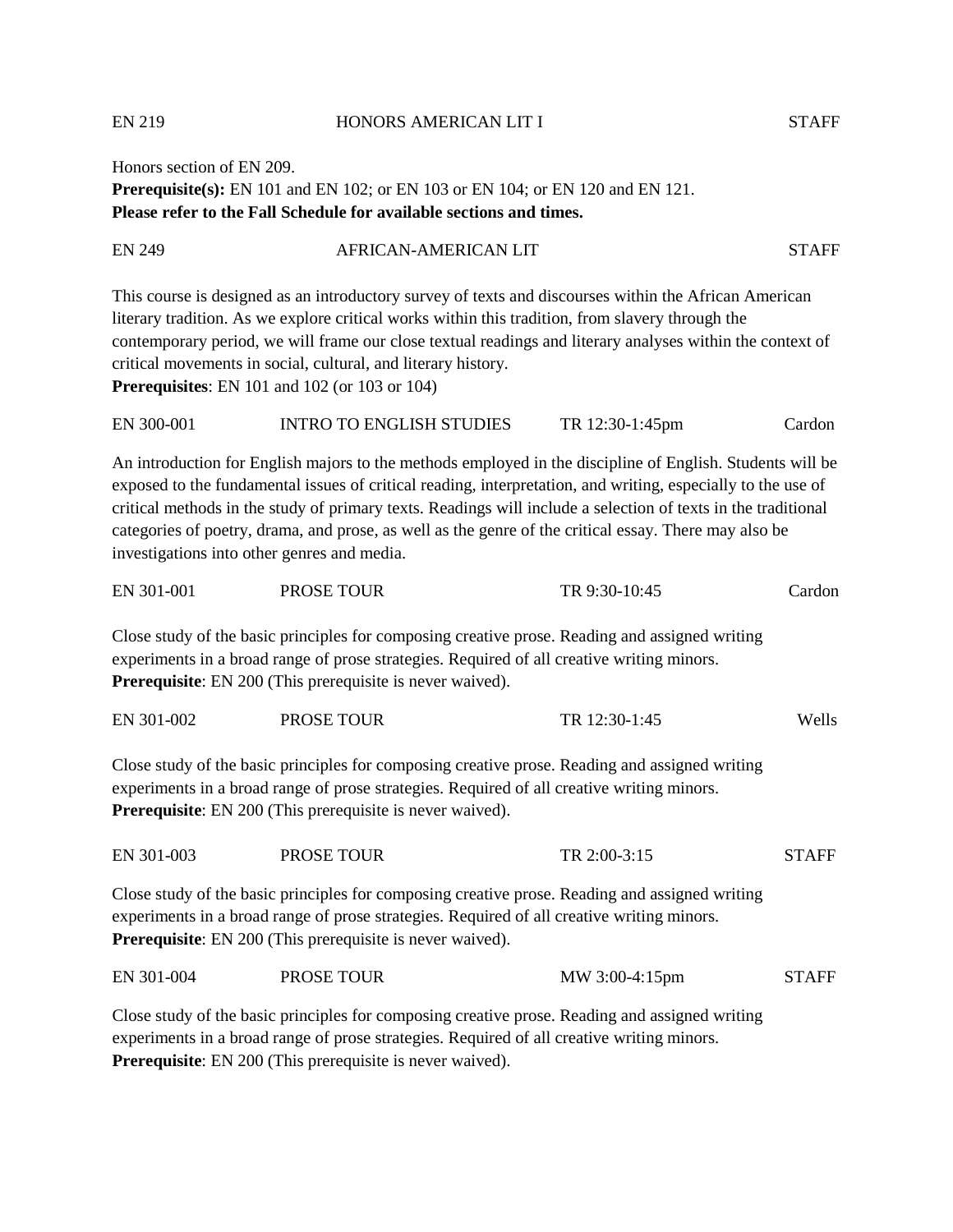| EN 301-005 | PROSE TOUR                                                                                                                                 | MW 4:30-5:45pm                                                                                                                                                                               | <b>STAFF</b> |
|------------|--------------------------------------------------------------------------------------------------------------------------------------------|----------------------------------------------------------------------------------------------------------------------------------------------------------------------------------------------|--------------|
|            | Prerequisite: EN 200 (This prerequisite is never waived).                                                                                  | Close study of the basic principles for composing creative prose. Reading and assigned writing<br>experiments in a broad range of prose strategies. Required of all creative writing minors. |              |
| EN 303-001 | POETRY TOUR                                                                                                                                | TR 11:00-12:15pm                                                                                                                                                                             | <b>STAFF</b> |
|            | broad range of poetic styles. Required of all creative writing minors.<br>Prerequisite: EN 200 (This prerequisite is never waived).        | Close study of basic principles for composing poetry. Reading and assigned writing experiments in a                                                                                          |              |
| EN 303-002 | POETRY TOUR                                                                                                                                | TR 2:00-3:15pm                                                                                                                                                                               | <b>STAFF</b> |
|            | broad range of poetic styles. Required of all creative writing minors.<br>Prerequisite: EN 200 (This prerequisite is never waived).        | Close study of basic principles for composing poetry. Reading and assigned writing experiments in a                                                                                          |              |
| EN 303-003 | POETRY TOUR                                                                                                                                | MW 3:00-4:15pm                                                                                                                                                                               | <b>STAFF</b> |
|            | broad range of poetic styles. Required of all creative writing minors.<br>Prerequisite: EN 200 (This prerequisite is never waived).        | Close study of basic principles for composing poetry. Reading and assigned writing experiments in a                                                                                          |              |
| EN 303-004 | POETRY TOUR                                                                                                                                | MW 4:30-5:45pm                                                                                                                                                                               | <b>STAFF</b> |
|            | broad range of poetic styles. Required of all creative writing minors.<br><b>Prerequisite:</b> EN 200 (This prerequisite is never waived). | Close study of basic principles for composing poetry. Reading and assigned writing experiments in a                                                                                          |              |

EN 309-001 ADV EXPOSITORY WRITING TR 11:00-12:15pm STAFF

English 309, an advanced writing workshop, aims to help student writers who want additional expository writing instruction after English 101 and 102. Class members will analyze their writing strengths and weaknesses, set goals for improving their writing and work on practical writing assignments depending partly on their majors or fields of interest. Students will study and practice advanced techniques of effective expository prose, including explanation, logic and persuasion, analysis, evaluation, and stylistic sophistication.

# EN 310-001 SPEC. TOPICS IN WRITING: WRITING IN THE PROFESSIONAL ENVIRONMENT TR 9:30-10:45am STAFF

#### **Writing in the Professional Environment**

English 310, section 001 is a special topics course focused on writing in the professional environment. It is designed for advanced students interested in developing their professional written communication skills. This course prepares students to compose and present work in modes, both verbal and visual, expected in professional environments including letters, memos, resumes, business plans, visual analysis and production, and verbal skills including interviewing and presentations.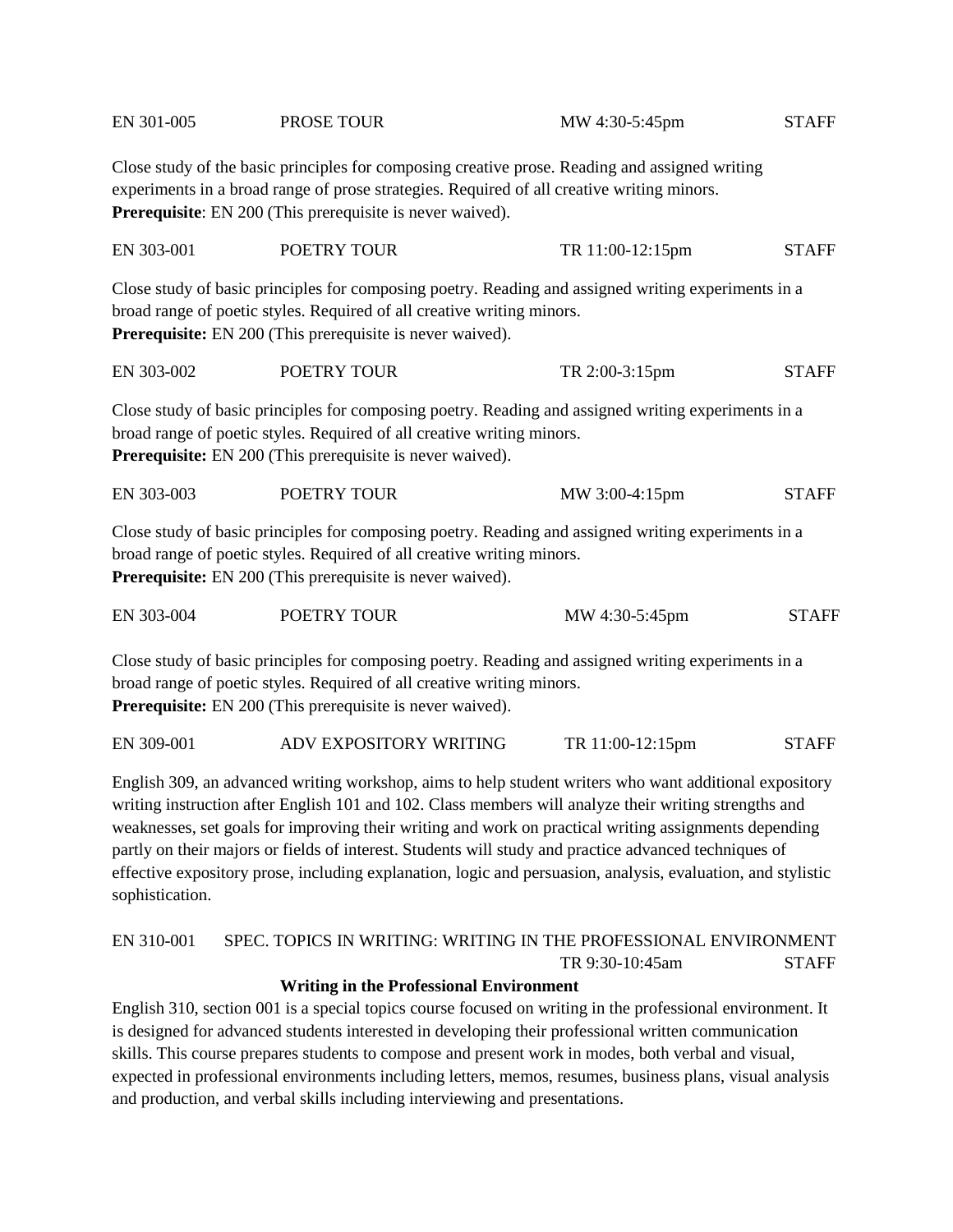Students will also practice composing processes, research relevant professional questions and practice professional problem-solving in written communications. As an integral part of these activities, we will examine the rhetorical nature of professional discourse in addressing diverse audiences, sometimes with multiple purposes.

#### EN 310-002 SPEC. TOPICS IN WRITING TR 11:00-12:15 Oliu

#### **Slash / Pine**

Students in the Slash Pine internship will design and publish poetry chapbooks and plan innovative arts and literary events. Students will document and write about these experiences, as well as produce reviews of chapbooks to be published on our website. Students will work together on all projects, taking ownership of the process, and using all their skills and talents to ensure the success of their projects. The work is intensive and demanding but also brings the reward of having conceived, designed, and executed projects that live in the real world -- books that are marketed and sold, and community arts events that include people outside the university.

Registration in the Slash Pine internship is by permission only. Interested students should contact Patti White, Director of Slash Pine Press, for information and permission. Include your CWID in an email to: patti.white@ua.edu.

# EN 310-003 SPEC. TOPICS IN WRITING TR 2:00-3:15pm Weiland **Public Relations Literacies**

Students will participate in the creation of content and images for the English Department's online newsletter, The Chambered Nautilus, and in research and presentation methods for University programs, English major alumni, and departmental activities. We will study a wide variety of writing such as profiles, satire, human-interest stories, and creative pieces.

# EN 311-001 SPECIAL TOPICS IN LITERATURE TR 11:00am - 12:15pm Pionke **H. G. Wells and Adaptation**

This course will focus on four of the early "scientific romances" of H. G. Wells and what they have to tell us about the idea of adaptation, including the theory and practice of literary adaptation. Each novel is itself an adaptation of multiple precursors, some of which we shall read, and each novel has also been the inspiration for multimodal adaptations into radio, television, and film, some of which we shall see and hear. What implications does this historical fact have for ideas of creative independence, originality, and longevity? How should one judge the quality and faithfulness of an adaptation? These and further questions will motivate our reading, listening, viewing, discussing, and, of course, writing throughout the semester.

# EN 311-003 SPECIAL TOPICS IN LIT: FILM AND LIT T 3:00-5:30pm Godorecci **Film & Lit**

The course will be taught in English.

The aim of this course is to study and compare specific trends in literature and in film making. Fellini, Antonioni, Bertolucci, Bellocchio, Radford, and Tornatore will be studied together with Pirandello, Sartre, Camus, Joyce, and Calvino.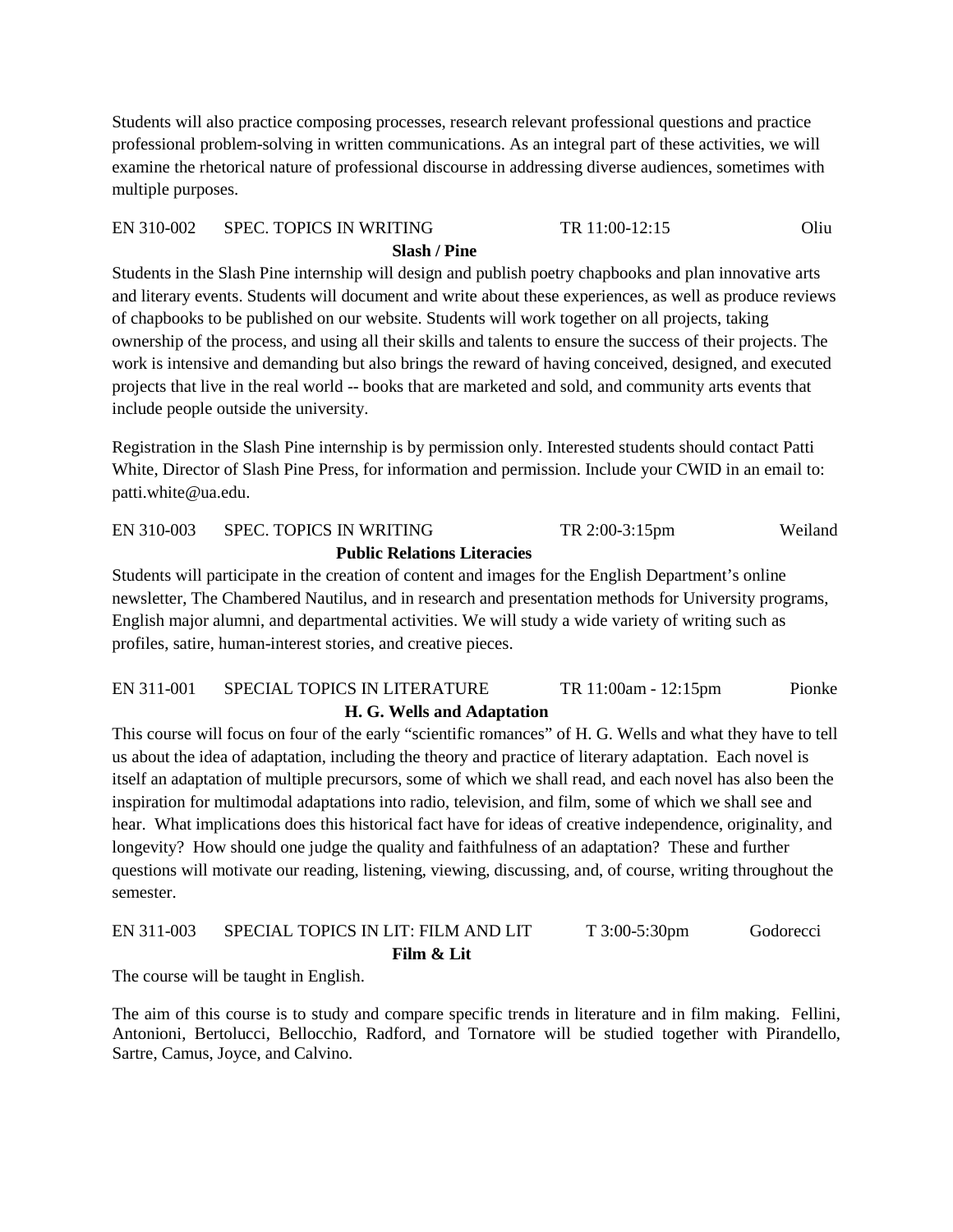Discussions on writing and filming will accompany our readings. The existential and the decadent hero will be the focus of the course. Both these topics are rooted in the aesthetics of the late 1800's and on great part of the philosophical and theoretical attitudes of the  $20<sup>th</sup>$  century.

We will view the films and read the books while keeping in mind the broader cultural background and the "language(s)" in which they were written.

EN 317-001 WRITING CENTER PRACTICUM TR 9:30-10:45am Niiler

This writing-intensive course prepares students to work as Writing Center consultants. Activities include readings, discussions, reflection/response/critical essays, role-playing, observations, and research. Students have the opportunity to work under supervision in the University of Alabama Writing Center. Students who successfully complete the course will be eligible to work on the UAWC staff in future semesters.

EN 319 -001 TECHNICAL WRITING MWF 10:00-10:50am STAFF

Focuses on principles and practices of technical writing, including audience analysis, organization and planning, information design and style, usability testing, and collaborative writing. Special emphasis will be placed on composing instructions, various kinds of reporting such as investigative and feasibility studies, document design for technical presentations, proposals and collaborative composition. **Prerequisites**: EN 101 and EN 102 (or equivalent) and junior standing.

| EN 319-002 | <b>TECHNICAL WRITING</b> | MWF 12:00-12:50pm | <b>STAFF</b> |
|------------|--------------------------|-------------------|--------------|
|            |                          |                   |              |

Focuses on principles and practices of technical writing, including audience analysis, organization and planning, information design and style, usability testing, and collaborative writing. Special emphasis will be placed on composing instructions, various kinds of reporting such as investigative and feasibility studies, document design for technical presentations, proposals and collaborative composition. **Prerequisites**: EN 101 and EN 102 (or equivalent) and junior standing.

EN 319-003 TECHNICAL WRITING TR 12:30-1:45pm Robinson

Focuses on principles and practices of technical writing, including audience analysis, organization and planning, information design and style, usability testing, and collaborative writing. Special emphasis will be placed on composing instructions, various kinds of reporting such as investigative and feasibility studies, document design for technical presentations, proposals and collaborative composition. **Prerequisites**: EN 101 and EN 102 (or equivalent) and junior standing.

#### EN 319-004 TECHNICAL WRITING TR 2:00-3:15pm Robinson

Focuses on principles and practices of technical writing, including audience analysis, organization and planning, information design and style, usability testing, and collaborative writing. Special emphasis will be placed on composing instructions, various kinds of reporting such as investigative and feasibility studies, document design for technical presentations, proposals and collaborative composition. **Prerequisites**: EN 101 and EN 102 (or equivalent) and junior standing.

EN 319-005 TECHNICAL WRITING TR 3:30-4:45pm Robinson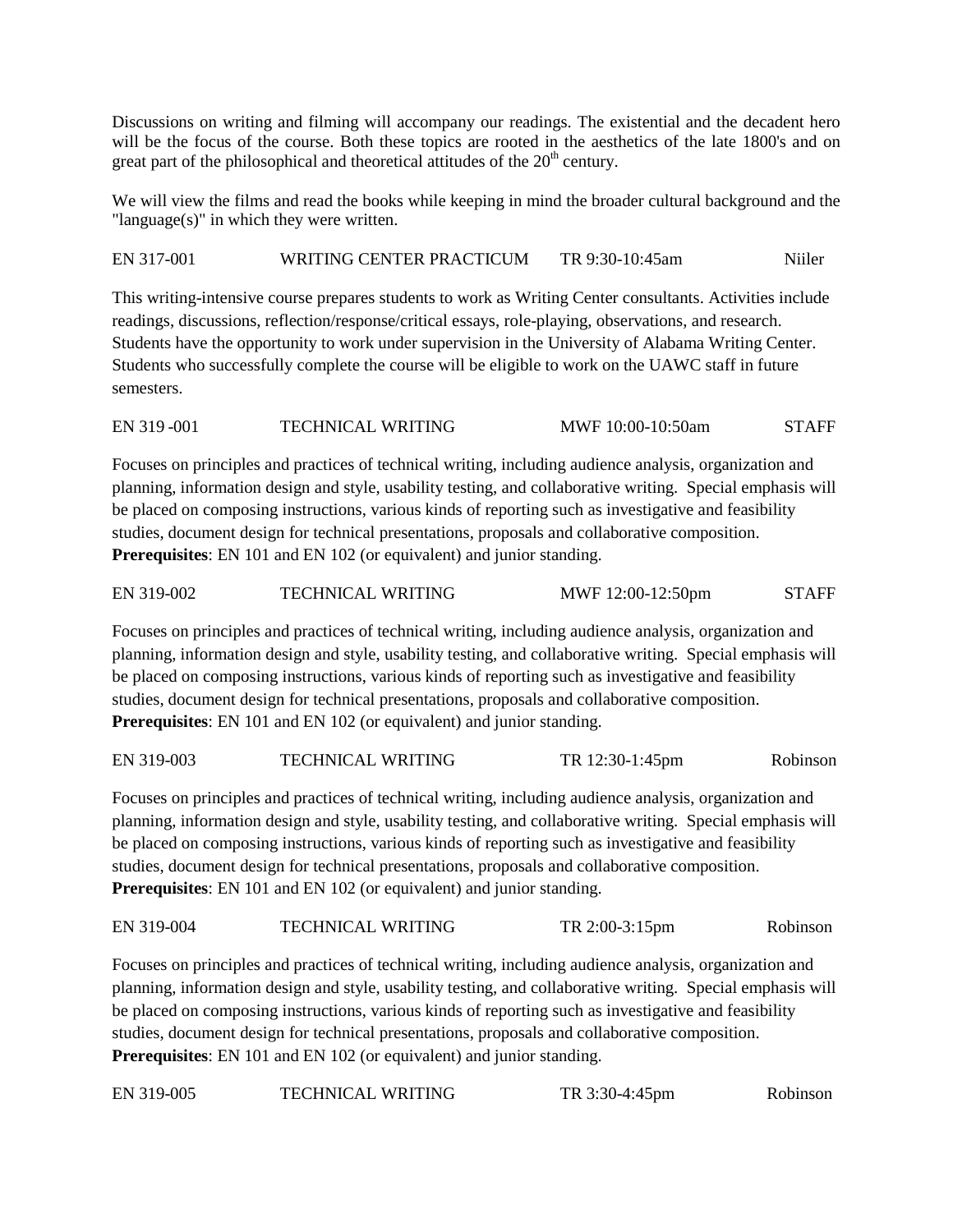Focuses on principles and practices of technical writing, including audience analysis, organization and planning, information design and style, usability testing, and collaborative writing. Special emphasis will be placed on composing instructions, various kinds of reporting such as investigative and feasibility studies, document design for technical presentations, proposals and collaborative composition. **Prerequisites**: EN 101 and EN 102 (or equivalent) and junior standing.

EN 320-001 INTRO TO LINGUISTICS TR 9:30-10:45am Bailey

Introduction to the study of language, including subjects such as language acquisition, variation, and origins. The system of sounds, syntax, and meaning are illustrated in English and other languages. This course is a prerequisite for EN 466.

EN 320-002 INTRO TO LINGUISTICS TR 11:00-12:15 pm Nelson

This course covers the four main areas of theoretical linguistics (phonology/phonetics, morphology, syntax, and semantics) as well as major areas of applied linguistics (psycholinguistics, sociolinguistics, language acquisition, and historical linguistics). Additional related topics of interest (e.g., language and culture) are also discussed. This course is a prerequisite for EN 466.

EN 321-001 LINGUISTIC APPROACH ENGLISH GRAMMAR TR 9:30-10:45am Popova

A study of English grammar integrating principles from linguistic theory with structural approaches to grammar. The course includes a focus on the expectations of grammatical usage in different contexts and an understanding of how to apply this knowledge in a pedagogical setting. This course is a prerequisite for EN 466.

EN 329-001 DIRECTED STUDIES TBA Burke

**Prerequisite**: Enrollment only by previous arrangement with a specific instructor and with the permission of the director of undergraduate English studies. A reading list and a draft syllabus are required. Please see the departmental website for more information.

| EN 329-002 | <b>DIRECTED STUDIES</b> | TBA | Burke |
|------------|-------------------------|-----|-------|
|------------|-------------------------|-----|-------|

**Prerequisite**: Enrollment only by previous arrangement with a specific instructor and with the permission of the director of undergraduate English studies. A reading list and a draft syllabus are required. Please see the departmental website for more information.

| EN 331-001 | <b>CHAUCER</b> | $W 2:00-4:30 \text{pm}$ | Hornsby |
|------------|----------------|-------------------------|---------|
|------------|----------------|-------------------------|---------|

In this survey of Chaucer's works we will carefully study his dream visions, Troilus and Criseyde, and The Canterbury Tales. We will consider the cultural contexts out of which Chaucer's works were produced and the formation of his literary reputation as the "father" of English poetry. Texts: The Riverside Chaucer, Boethius's Consolation of Philosophy. Other texts TBA. Requirements: participation in discussion, quizzes on Chaucer's language, two major exams, two papers.

EN 333-001 SHAKESPEARE TR 3:30 - 4:45pm Drouin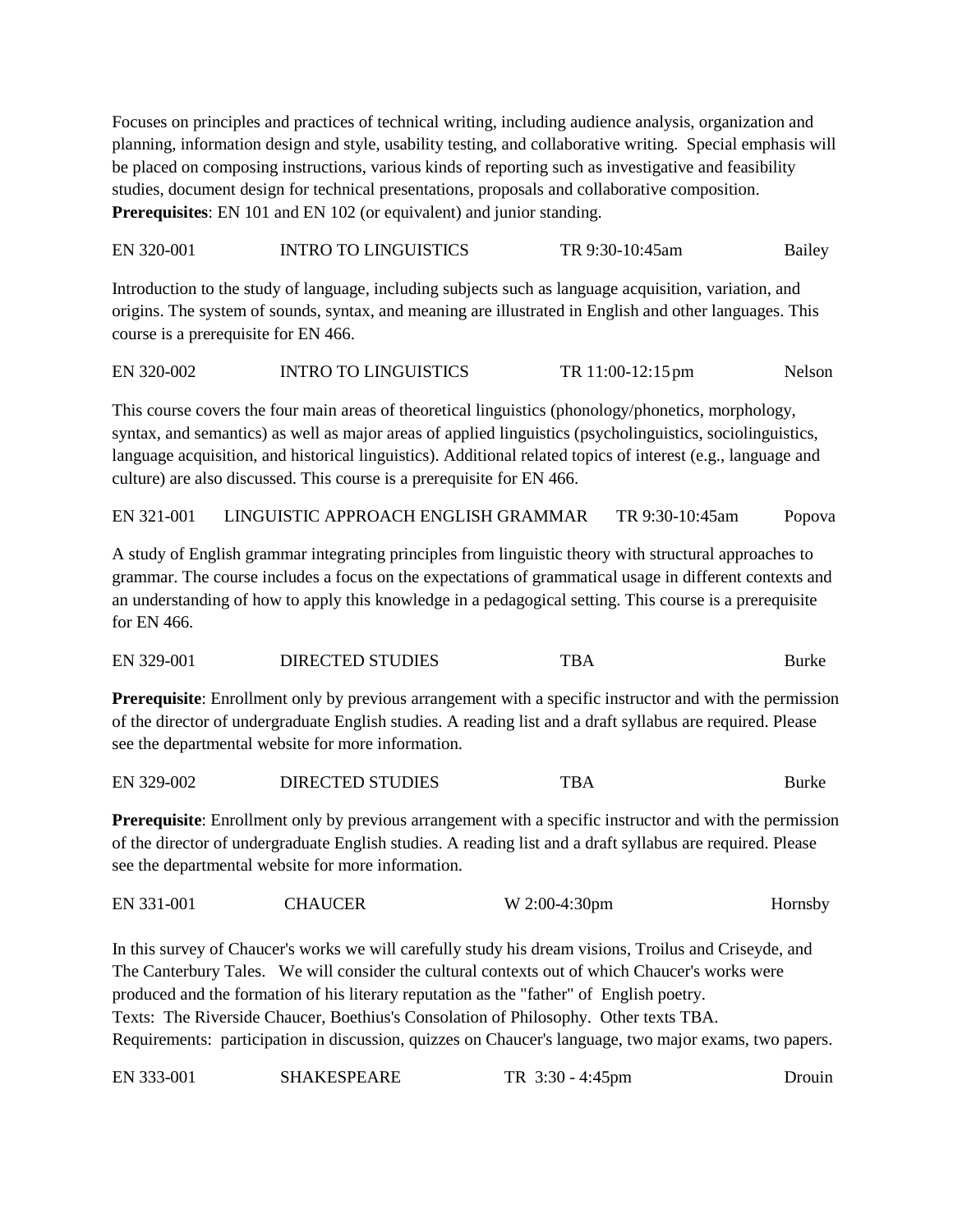Through lectures and a screening of Shakespeare in Love, this class begins with an introduction to the early modern historical and cultural context in which Shakespeare's plays were written and performed. Following the generic divisions laid out by the editors of Shakespeare's First Folio, students then examine a comedy (Twelfth Night), history (Henry V), and tragedy (King Lear), before turning to what critics now classify as a problem play (Measure for Measure). Students then evaluate contemporary issues within Shakespeare studies, such as postcolonialism (The Tempest). The course ends with what may be Shakespeare's most famous play (Hamlet). Throughout the course, students view excerpts from various film versions of the plays in order to discern how performance may influence textual interpretation.

EN 333-002 SHAKESPEARE TR 12:30-1:45pm Helms

This brief foray into Shakespeare's works deals with character and identity in The Sonnets, Much Ado About Nothing, Othello, Richard III, The Merchant of Venice, Romeo and Juliet, and The Two Noble Kinsmen (a collaboration with John Fletcher). Class discussion will focus on how characters are constructed in both reading and performance (onstage and on film) and on how Shakespeare depicts disability, gender, race, and religion.

EN 334-001 SEVENTEENTH-CENTURY LIT TR 8:00-9:15am Purdue

A cross-genre survey of literature in English from 1603 to 1660. Authors may include John Donne, Ben Jonson, Francis Bacon, John Webster, Lady Mary Wroth, William Bradford, Anne Bradstreet, and Andrew Marvell.

# EN 343-001 BRITISH FICTION TO 1900 MWF 12:00 - 12:50pm Burke **The Rise of the Novel, 1688-1900**

There has been a dramatic revolution in the way we read novels over the past forty or so years. None, it seems, as sweeping as the "gendering" of the novel. We will attend to traditional matters in this course, but the focus of our attention will most often be on how female authors represent men and then on how male authors represent women. To that end, we will read and discuss six novels in three pairs, in each instance one by a female author, then another by a male author. We will start our course with an examination of Aphra Behn's Oroonoko (1688) and then turn to Daniel Defoe's Moll Flanders (1722).

We will next consider Sir Walter Scott's Ivanhoe (1820) and then Wuthering Heights (1848) by Emily Bronte. We will finish the course with two true masterpieces, Middlemarch (1872-74) by Marian Evans who published under the pen name George Eliot and then The Portrait of a Lady (1881) by Henry James. Students can expect there to be regular reading quizzes, two papers to be written out of a class, and a final exam to be written in class.

# EN 348-001 ROMANTIC LITERATURE MW 3:00 - 4:15pm Tedeschi **British Romantic Literature**

This course provides a survey of literature written during the British Romantic period (roughly 1789- 1832), a time of intense debate and turmoil over issues such as the rights of man and woman, the French Revolution, and the reform of Parliament. The survey includes an overview of work in several genres, including poetry, the novel, and nonfiction prose; introduces many of the period's most influential authors, including Blake, Coleridge, Wordsworth, Byron, Mary and Percy Shelley, and Keats; and provides an introduction to the authors' social, political, and intellectual contexts. Among the recurring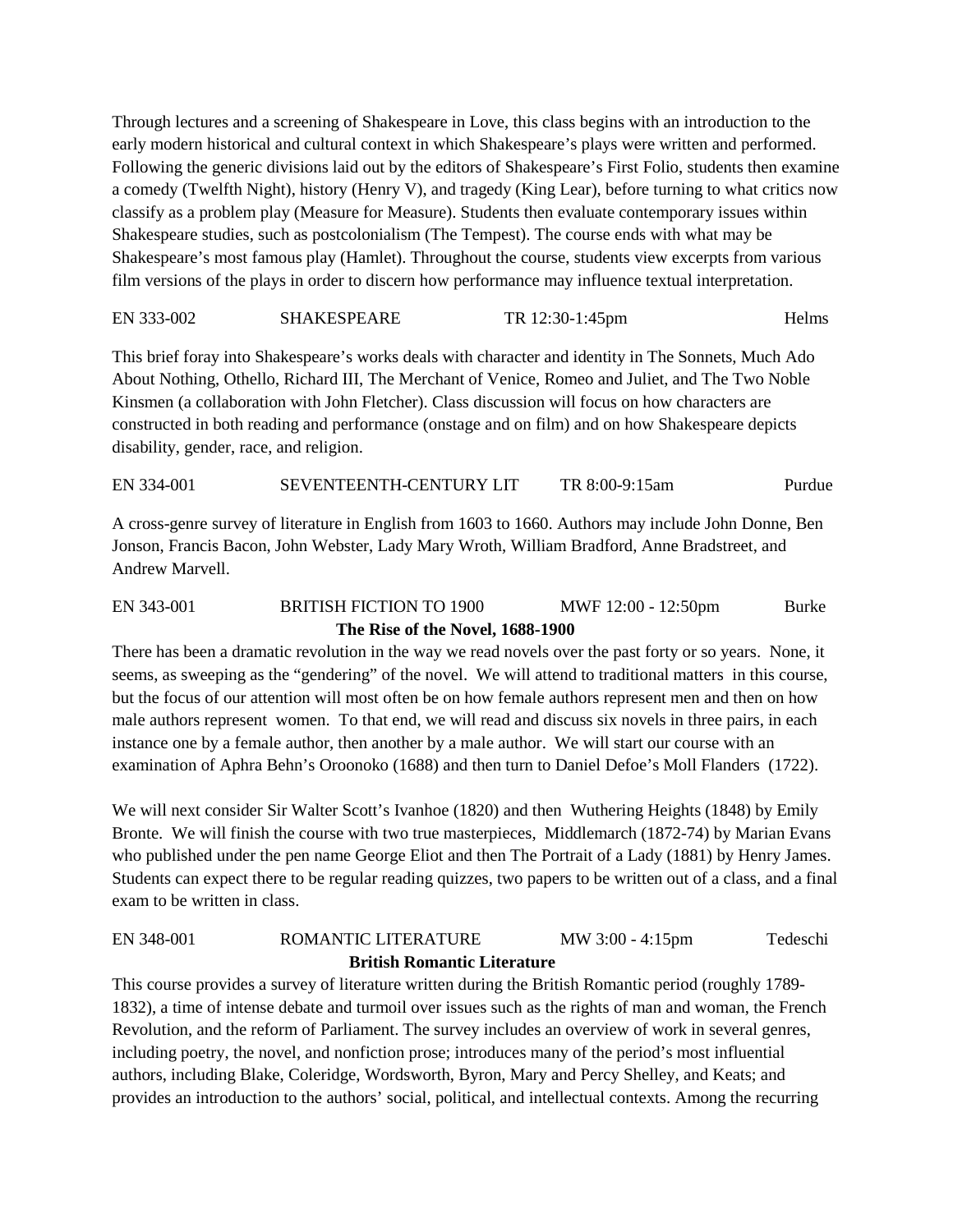themes of the period will be the authors' political views, relations to the reading public, and conceptions of man's relation to nature.

# EN 350-001 TOPICS IN AFRICAN-AMERICAN LIT MW 4:30-5:45pm Manora **20th/21st Century African American Women's Literature**

This course is a multi-genre study of works by African American women writers in the 20th and 21st Centuries. As we move through the century, from Modernism and the Harlem Renaissance through the Black Arts Movement to the Contemporary and Postmodern periods, we will focus on issues related to narrative, identity, and subjectivity, while also considering these works within the context of critical discourses in social, cultural, and literary history. Authors will include Larsen, Hurston, Morrison, Walker, and Naylor. Requirements include active and engaged presence and participation, regular critical responses, one 4-5 page paper, and a final paper.

EN 362-001 TOPICS BRITISH LIT 1900-1945 TR 9:30-10:45am Deutsch

This will be a cross-genre survey of the major literary figures of the first half of the twentieth century in Britain. We will view these writers through the lens one of the defining social, religious, political, and economic movements of the period: British Aestheticism. A movement that inspired both complex philosophies and tabloid scandals, British Aestheticism engaged issues of cultural elitism, war, Christianity, hypocrisy, sexuality, and occasionally drug use and threats of enemy invasions. Beginning with works by Oscar Wilde and Walter Pater, we will move on to drama, novels, and poetry by G. B. Shaw, Katharine Burdekin, D. H. Lawrence, E. M. Forster, Aldous Huxley, Virginia Woolf, T. S. Eliot, Noel Coward, and others.

EN 366-001 TWENTIETH CENTURY POETRY TR 8:00-9:15am White, H.

In this course we will read a selection of the most important American and British poets of the twentieth century. The purpose of this course is twofold: first, students will become familiar with poets and poems that have been particularly influential in contemporary poetry. This familiarity will be tested by exams that the class will help to structure. Second, and more importantly, the course will focus on ways to help students understand and articulate their thoughts about complex poetry. To this end, students will write two papers.

#### EN 408-001 ADV CREATIVE WRITING TR 8:00-9:15a.m. McSpadden  **Forms of Small Fictions**

Particular attention will be paid to the way the short fiction (less than a 1000 words) makes use of characterization, conflict, structure, and imagery. We'll also explore the different forms these short works take while navigating linear and non-linear pathways alike. **Prerequisite(s)**: EN 200 and EN 301 and EN 303.

# EN 408-002 ADV CREATIVE WRITING MWF 10:00-10:50am McCall **The Graphic Novel**

The graphic novel has grown in popularity recently and has been accepted as a legitimate form of literature. In this course, we will discuss what writers of every genre can learn from graphic novels. We will focus on the use of the page and white space. We will focus on word economy. We will focus on incorporating visual elements and ideas into our own work. To meet these and other goals, we will use weekly assignments and readings. These assignments and readings will build toward a final project based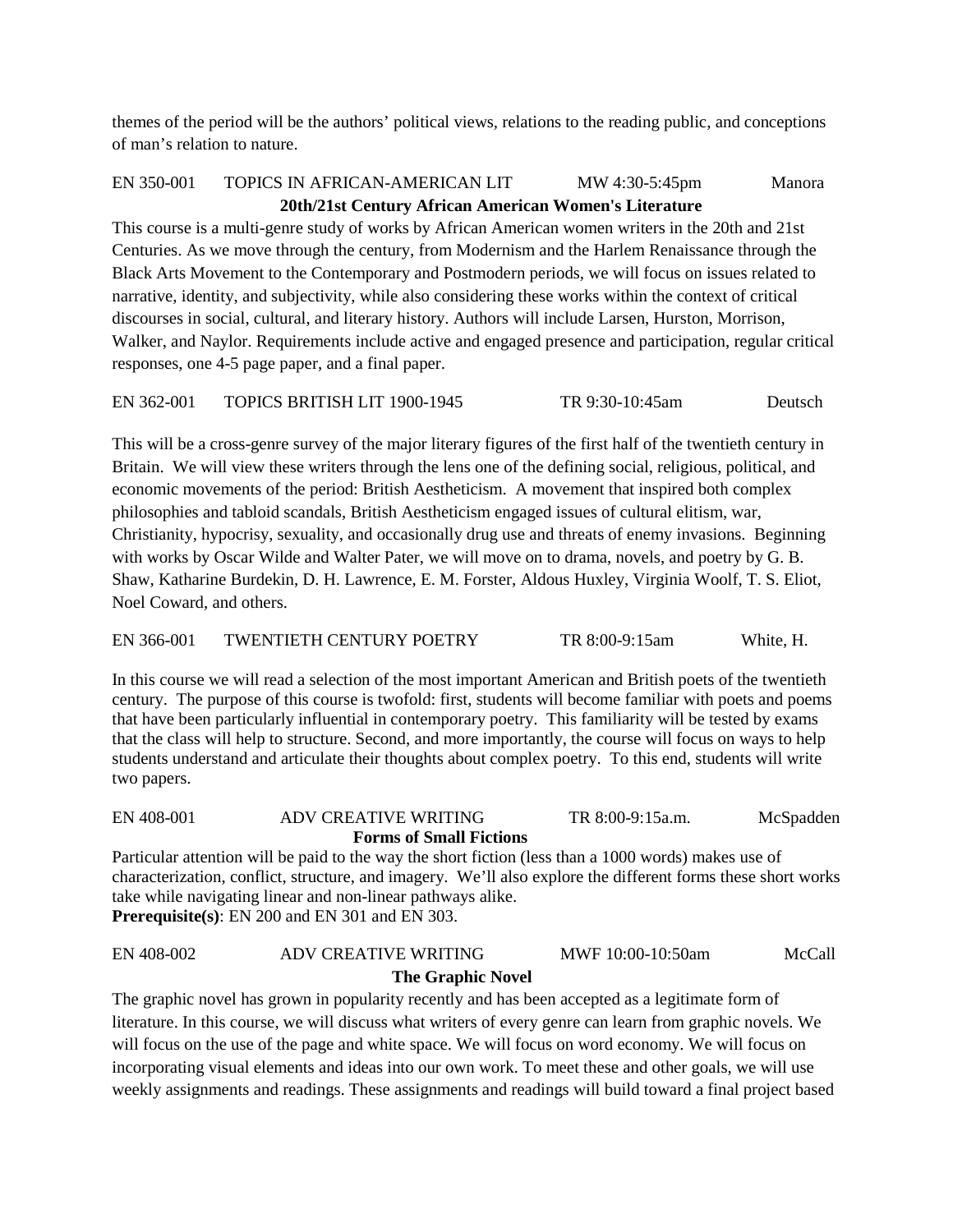on core elements of the course. **Prerequisite(s)**: EN 200 and EN 301 and EN 303.

## EN 408-003 ADV CREATIVE WRITING MWF 2:00-2:50 Barton **Origins: a Poetry Workshop**

This course will include poetry and short fiction that explores the origins/ancestry of the writer and of the broader past. The inspiration comes from the "bog poems" of Seamus Heaney, in which he observes how in the excavation of peat bogs, the crimes of the past are preserved alongside the bodies. The interest is to reflect on ways in which time changes, or does not change, the individual and society. Writers explore cultural and personal history as evident in concrete family relics and legends.

In workshop, students will write works that explore these ideas. Special attention will be paid to concrete imagery, voice, and line strength. Students will study several poets, including but not limited to: Seamus Heaney, Charles Simic, Louise Gluck, Stephen Dunn, Eavan Boland, and Martha Collins. **Prerequisite(s)**: EN 200 and EN 301 and EN 303.

#### EN 408-004 ADV CREATIVE WRITING MW 3:00-4:15pm Champagne **Creative Nonfiction Workshop**

This creative nonfiction class will introduce writers to the fundamentals of the genre, exploring techniques used to gather information and the literary skills needed to turn facts and memories into compelling nonfiction. Students will learn the difference between memoir, personal essay, and literary journalism, reading a large sampling of these works and composing these different types of essays for workshop. They will receive feedback on their work from the instructor and from each other. **Prerequisite(s)**: EN 200 and EN 301 and EN 303.

#### EN 408-005 ADV CREATIVE WRITING TR 9:30-10:45am Oliu **The Art of the Game**

Our world is dominated by games: we watch reality television shows where contestants compete for the love of the bachelorette, we go to football games to cheer on our favorite team, we relax by playing XBOX, and we attempt to align our day-to-day tasks as if it were a game of some sort in order to get through what is in front of us. The literary world, after shying away from the culture of play has begun to embrace games as art: Joyce Carol Oates' essays on watching boxing matches with her father, Junot Diaz's hero in The Brief and Wondrous Life of Oscar Wao, John McPhee's Search for Marvin Gardens, Major Jackson's Hoops, and Jason Rohrer's Sleep is Death all acknowledge the way that sport and games matter in our lives, and not just as a way to spend time.

Consider this a course in the art of the game—a course where we will study the art of strategy as well as see how one's connections to games can awake something within us. This class is a course in contemporary literature, approached from a creative writer's perspective. In order to learn a form, you must read widely in that form, to get a sense for at least some of its various possibilities. You will be reading quite a bit of challenging work, essays, stories, & poems that work in ways with which you may not be familiar. You will also write work that challenges your own preconceptions of literature. **Prerequisite(s)**: EN 200 and EN 301 and EN 303.

# EN 408-006 ADV CREATIVE WRITING TR 11:00-12:15pm Reyes  **Screen Adaptation: From Prose to Film**

What is story and where does it come from? Is it an individual creation or a collaborative experience?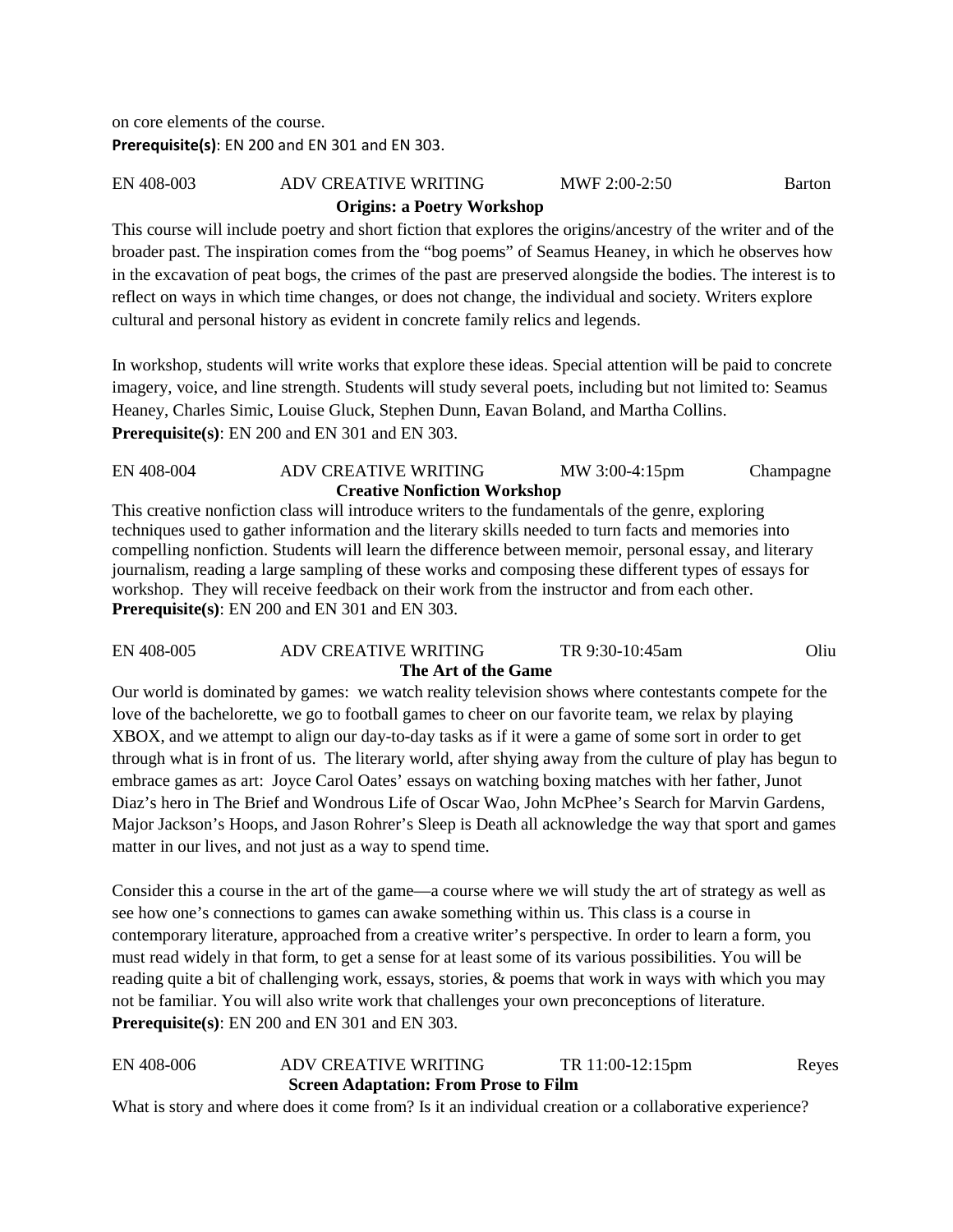Can it be owned or altered? This class is designed to examine the ways in which the creativity of others fosters and sparks our own creative selves. The class will investigate the elements of storytelling that find success both in prose and into images for the big screen. We will adapt short stories into short or feature length screenplays.

**Prerequisite(s)**: EN 200 and EN 301 and EN 303.

#### EN 408-007 ADV CREATIVE WRITING T 2:00-4:30pm McWaters **Making History**

We hear a lot about Creative Nonfiction these days, and we talk a lot about blurring the lines between genres, yet somehow, nonfiction must remain apart, must anyway maintain greater ties to accuracy in its retelling than its cousin, the artificial and wily fiction – right? Its aim is telling a true story after all, but the old epistemological questions remain: what is truth, and how to get there? This course will examine ways in which we can use history – real, possible, imagined, public, private, political – as inspiration for pieces that could not properly be deemed "nonfiction." We will attempt to attain the truth by focusing on "telling it slant," as Dickinson urged – in prose as well as in poetry. Students will turn in work inspired by / responding to actual events of their own choosing, to conclude with a longer project comprised of their semester's research and writing on that particular subject. **Prerequisite(s)**: EN 200 and EN 301 and EN 303.

#### EN 408-008 ADV CREATIVE WRITING T 2:00-4:30pm Behn **Poetry Workshop**

This workshop will explore a variety of ways of engaging the creative process as we write poems, paying attention to poetic impulses and purposes, poetic techniques, and ways of generating creative engagement with language. We will explore a range of overall approaches to or purposes of poetry—the poet as an observer, as a maker of images, as a dramatic "self," as a storyteller, as a mythmaker or philosopher, as a visionary or prophet, as a social commentator, as a maker of a generate creative "system." As we explore these "poet as" approaches, we will also try out a range of poetic techniques such as varieties of sentence structure, uses of metaphor, adventures in the line, figures of speech, structures of language that flow through whole poems, etc. Our readings for the course will be include e the tradition of American poetry since 1945, world poetry in the recent century, and young American poets writing today. We will see how sometimes similar poetic impulses can be approached from a broad range of aesthetics. Each week, students will write a short response to our readings and a draft of a poem. By the end of the course, each student will also write a longer poem or poetic sequence, generate a writing assignment for the class, prepare a portfolio of revised poems, and participate in a class reading. **Prerequisite(s)**: EN 200 and EN 301 and EN 303.

# EN 411-001 ADV STUDIES COMP / MULTI-CULTURAL LIT TR 8:00 - 9:15am Ulmer **Classical Backgrounds**

A course devoted to Classical texts which have notably influenced English literature: Homer's epics, Greek tragedy, and Virgil's Aeneid.

# EN 411-002 ADV STUDIES COMP / MULTI-CULTURAL LIT MW 3:00-4:15pm McNaughton **Beckett / Not Beckett**

Sometimes the innovations of a writer can be best understood in the context of what they are not. For this class we will read Samuel Beckett alongside other writers. Some authors can be understood as influences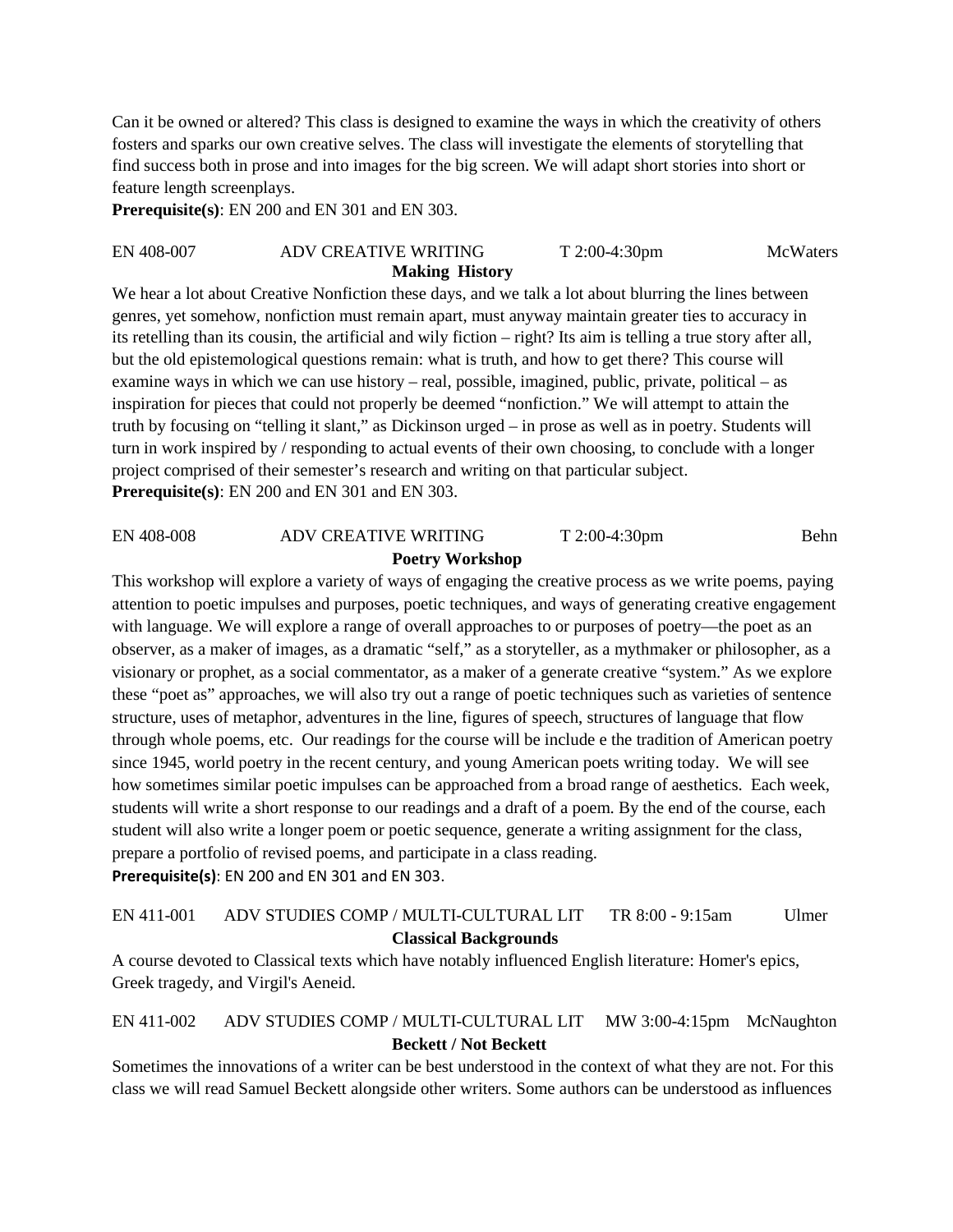Beckett had to contend with—James Joyce, for instance. Other contemporaries share his thematic interests but not his experimental approach—George Orwell, say. Others represent genres that Beckett borrows from but modifies—the detective novel, for instance. Even contemporary social philosophers such as members of the Frankfurt School cast light on Beckett's work. Though drawing from texts across his entire writing life, this course will examine the development of Beckett's writing principally across three decades, the 1930s to the 1950s, emphasizing prose works but including some drama.

#### EN 411-003 ADV STUDIES COMP / MULTI-CULTURAL LIT TR 9:30-10:45pm Wittman **World Literature**

What on earth is "world literature?" It is a difficult and perhaps impossible genre to define, particularly in a country where approximately 3% of books published annually are translated. In fact, the United States might be the only country where the notion of world literature still has currency. In this course, we will investigate this contested genre, the assumptions that gave birth to it, and its persistence. What does it mean to take a course in world literature? Where does the world begin? Does world literature mean literature from places in the world that are (perhaps unfairly) deemed non-modern? Is the category of world literature geographically determined or is it more of a stylistic and aesthetic category? We will concentrate on works from approximately 1890-1940. Writers covered may include Yasanuri Kawabata, Rabindranath Tagore, Katherine Mansfield, André Gide, Robert Walser, Taha Hussein, Marcel Proust, Leo Tolstoy, and Jean Rhys.

#### EN 422-001 ADV STUDIES IN AMERICAN LIT TR 3:30-4:45 White, P. **The Beat Generation**

A consideration of the matrix of aesthetic and cultural influences surrounding this literary moment. Works by Kerouac, Ginsberg, Burroughs, Corso, and others, including memoirs by the women who found themselves "minor characters" in the Beat narrative. Things to be addressed: the desire for unmediated experience, the formation of a literary movement, the media appropriation of the beatnik, the idea of a bohemian life, the influence of Eastern forms, confession as art, the road as an American mythology. Course requirements include exams and seminar papers, as well as at least one project or presentation.

EN 424-001 ENGLISH STRUCTURE AND USAGE MW 3:00 - 4:15pm Liu

This advanced grammar course examines the structure and usage of the English language, including morphology (word formation/structure), syntax (the patterns of sentences), and discourse (the context in which utterances are patterned and made meaningful). We will review both traditional and contemporary approaches to English grammar, such as cognitive grammar, construction grammar, lexico-grammar, pattern grammar, and systemic functional grammar. Through reading, individual and group research projects, and discussion, students will attain a solid understanding of the English language's structure and usage.

**Prerequisite(s):** EN 320 or EN 321 or ANT 210 or ANT 401 or ANT 450 or FR 361 or IT 361 or SP 361.

EN 429-001 DIRECTED READINGS TBA Burke

**Prerequisite**: Enrollment only by previous arrangement with a specific instructor and with the permission of the director of undergraduate English studies.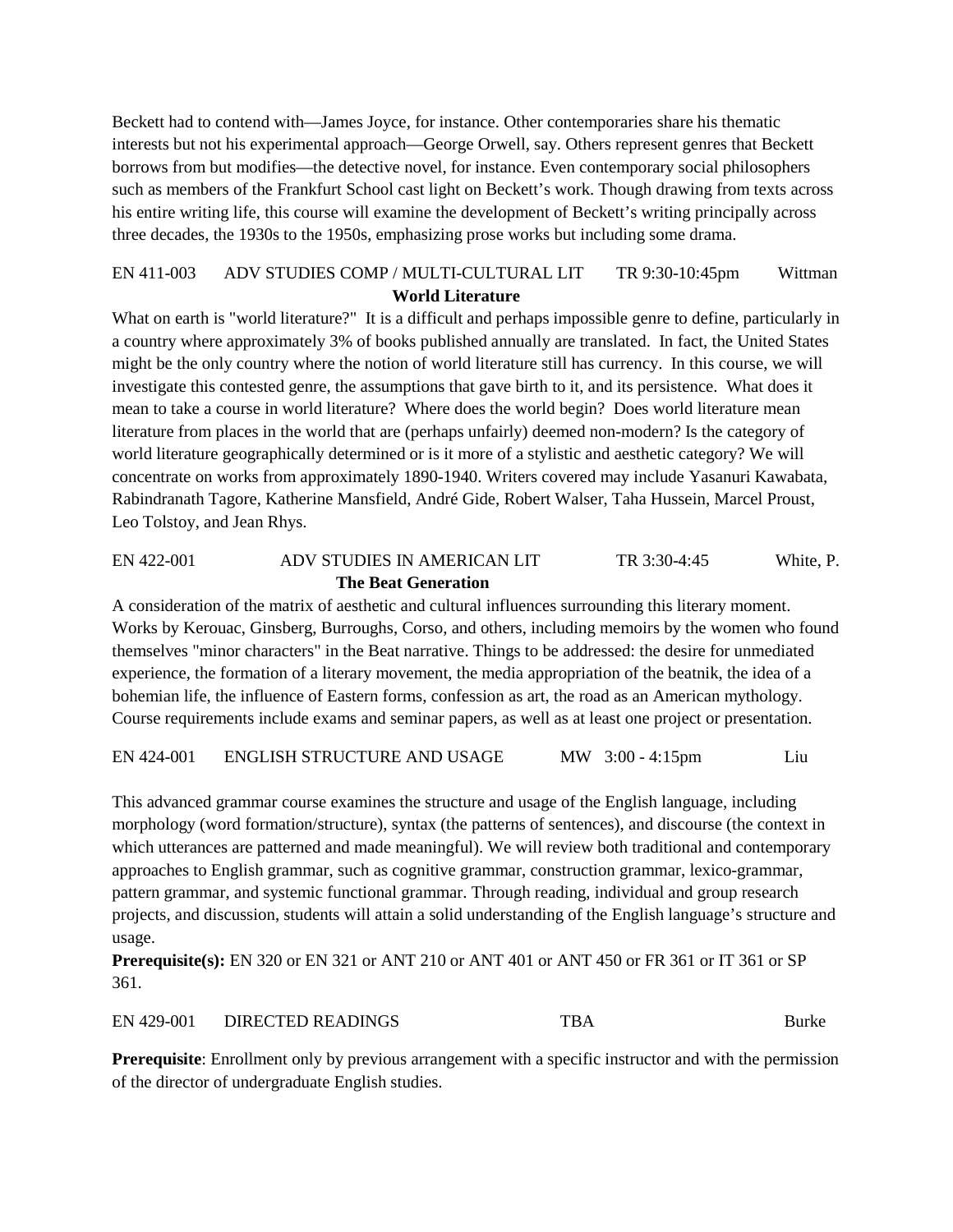#### EN 429-002 DIRECTED READINGS TBA Burke

**Prerequisite**: Enrollment only by previous arrangement with a specific instructor and with the permission of the director of undergraduate English studies.

# EN 433-001 ADV STUDIES IN BRITISH LIT TR 12:30 - 1:45pm Ulmer **Keats in Context**

We will read most of John Keats's poems in the context of contemporaneous works--by Haydon, Hunt, Hazlitt, Wordsworth, Reynolds, P. B. Shelley and others--that helped shape those poems. The letters and a good deal of criticism on Keats will also be assigned. Reading quizzes, midterm, final, two essays with the second a lengthy research paper

## EN433-002 ADV STUDIES IN BRITISH LIT MW 4:30-5:45 McNaughton  **Modern British and Irish Poetry**

In this course we will conduct detailed readings of poems by twentieth-century British and Irish writers, principally among them, Thomas Hardy, W.B. Yeats, T.S. Eliot, Philip Larkin, Stevie Smith, Geoffrey Hill, Seamus Heaney, Eavan Boland, and Ciaran Carson. The course will have three principle sections modernist poetry, mid-century reactions to modernism, and contemporary Northern Irish poetry. Students will be encouraged to consider the relationships between formal developments in poetry and historical and political contexts. The professor expects a number of essays, a book review of a recent volume of poetry, and a presentation.

#### EN 433-003 ADV STUDIES IN BRITISH LIT TR 12:30-1:45pm Wittman **Modernist Autobiography and its Fictions**

This course examines the narrative constitution of the self in a variety of forms, including autobiographies, memoirs, autobiographical fiction, journals, essays, and letters. Although we will concentrate on twentieth-century British, Irish, and Continental autobiography, we will also familiarize ourselves with a number of key texts in the history of autobiography. Each of our readings is part of a lively and contentious conversation about the writing of the self. Over the course of the semester, we will question the relationship between autobiography and fiction and examine the perceived association of first-person writing with subjective depth. We will travel quickly from foundational thinkers such as Augustine, Montaigne, and Rousseau,to twentieth-century autobiographical writing. Our final stop will be the increasingly popular genre known as "creative nonfiction."

# EN 444-001 ADV STUDIES LIT CRITICISM &THEORY TR 2:00 - 3:15pm Crank **Queer South(s)**

This course has two primary goals: 1) to introduce students to the problems, paradigms, and key concepts of "queer theory" (especially as it concerns literary analysis); 2) to explore queerness as it relates to visions of the "South," broadly defined.

We will look at multiple texts (literary, cultural, filmic) to consider the way in which "queerness" is used as a framing device for southern identity and authenticity. We will be especially interested in the intersection of "plantation sexuality" and queerness, including sites of queer expression for tomboys, transgression, interracial taboos, effeminacy, and class performance.

Possible authors include--Harriet Jacobs, Kate Chopin, Judith Butler, Margaret Mitchell, Ellen Glasgow,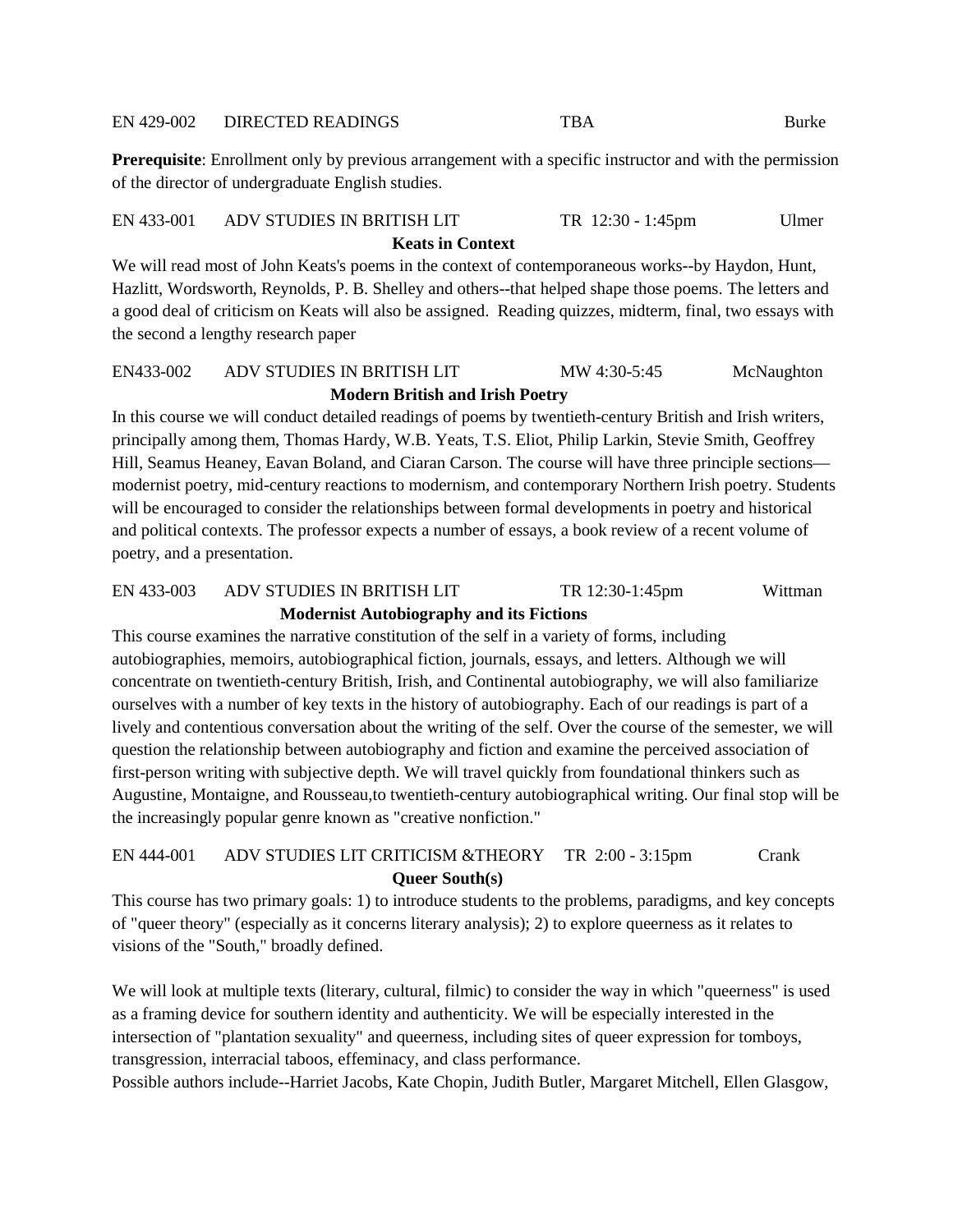Eve Sedgwick,Tennessee Williams, William Faulkner, Truman Capote, Alice Walker, Dorothy Allison, and Alice Randall.

EN 444-002 ADV STUDIES LIT CRITICISM &THEORY TR 3:30 - 4:45pm Pionke

This senior seminar will inquire into the productive limits, if any, of literary critical interpretation. After a brief grounding in hermeneutics and a variety of theories of open vs. closed, readerly vs. writerly, suspicious vs. neophenomenological texts and methods of reading, we will investigate three enormously fecundate literary texts and a representative survey of the criticism that each text has inspired. More specifically, we will read Mary Shelley's Frankenstein, Thomas Carlyle' Sartor Resartus, and Christina Rossetti's "Goblin Market," as well as select articles and book chapters written in response to and in an attempt to elucidate these texts.

This course fulfills the university's "W" requirement, and so requires two papers, one of which will be completed, graded and returned before mid-semester. Writing proficiency is required for a passing grade in this course. Completing all writing assignments is a mandatory part of demonstrating writing proficiency.

# EN 444 / WS 430 ADV STUDIES LIT CRITICISM &THEORY TR 2:00-3:15pm Purvis **Heteronormativity**

Cross-listed with WS 430: Women in Contemporary Society: Feminist Theory/EN 444: Advanced Studies in Literary Criticism and Theory—Senior Seminar (3 Credit Hours)

"Sex is presumed guilty until proven innocent. Virtually all erotic behavior is considered bad unless a specific reason to exempt it has been established. The most acceptable excuses are marriage, reproduction, and love." -Gayle Rubin

"You-will-be-straight-or-you-will-not-be." -Monique Wittig

Heteronormativity asserts that there is only one way to be, which is straight; further, there is only one way to be straight. Whether we identify as straight, lesbian, gay, bisexual, pan-/poly-/bi-/asexual, or otherwise (queer), we have something to gain from an interrogation of the workings of heteronormativity, where all people are assigned a sex at birth (from a set of two choices), and all people are expected to perform one of two established sets of "complementary" gender roles based on their supposed "nature." The perfect alignment of sex, gender, and sexuality is impossible for anyone; and the effects of sexism, heterosexism, homophobia, transphobia, and ableism in the realms of sexuality and gender compromise and threaten us all (though some more than others). Through the study of the contributions of early sex-radical feminists, such as Gayle Rubin and Adrienne Rich, as well as a host of contemporary queer and transgender theorists, this course takes Michael Warner's definition of "queer"—"resistance to regimes of the normal"—as the starting point for an examination of straight sex, hetero- and homonormativity, "sexpositive" practices and politics, and queer sex/gender. It investigates the "surprisingly short history of heterosexuality," tracing the establishment of a category, "straight," as well as its "constitutive outside." It examines both the fear of queer and the need for queer politics in a time where many normative subjects continue to ignore and reify their privilege through entrenched practices and politics, while the disenfranchised, seduced by inclusion, too often embrace assimilationist agendas and politics. An assortment of authors, including those above and well as Cathy Cohen, Judith Butler, Michel Foucault,